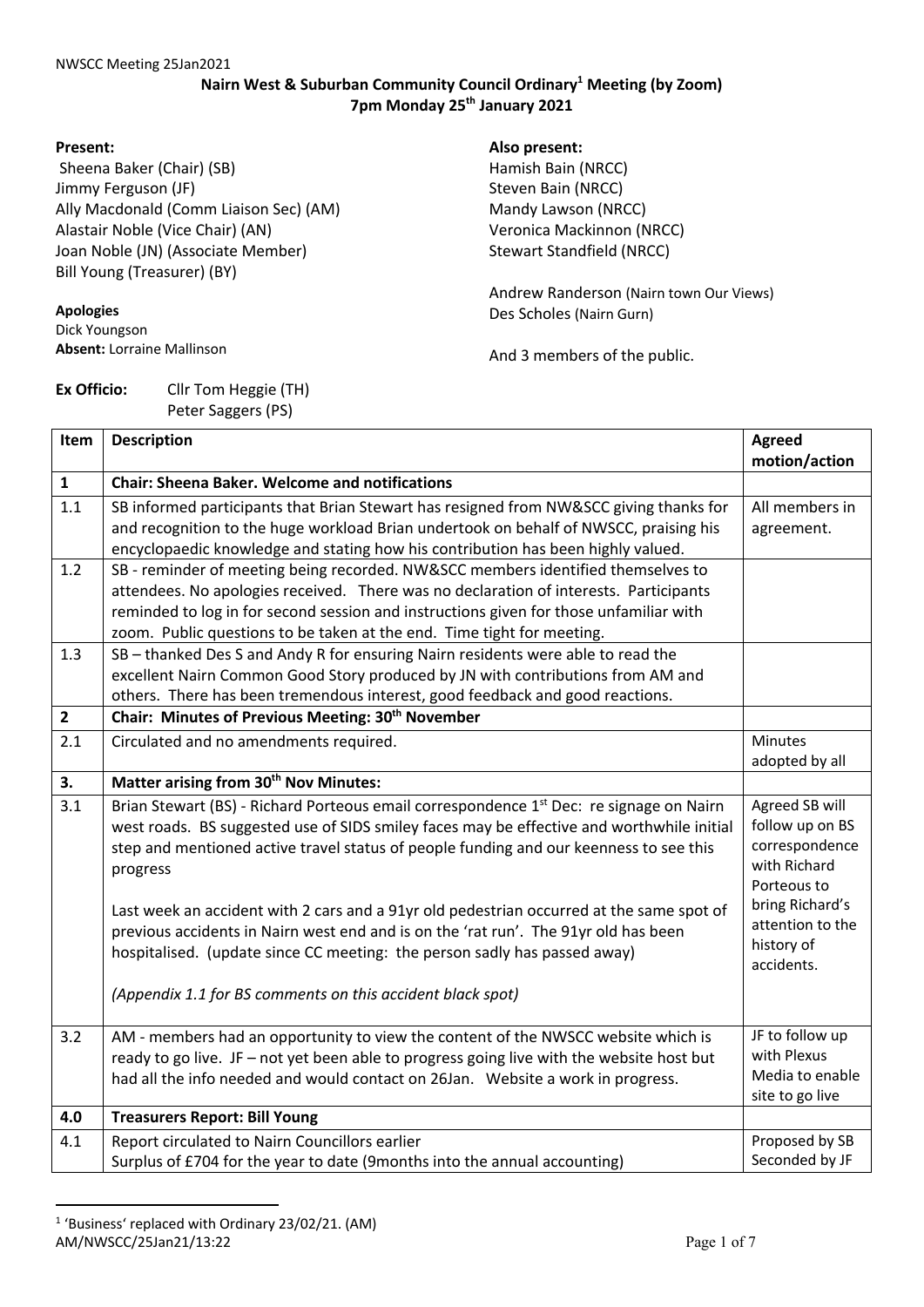NWSCC Meeting 25Jan2021

|     | Bank balance: £4983.76. of which £1722.64 belongs to NW&SCC and £3261.12 to the                                                                                                                                                                                                                                                                                                                                                                                                                                                                                                                                                                                                                                                                                                                                                                                                                                                                                                                                                                                                                                                                                                                                                                                                                                                                                                                                                                                                                                                                                                                                                                                                                                                                                                                                                                                                                                                                                                                                                                                                                                                                                                              |                                                                                                                                                                                                                                                               |
|-----|----------------------------------------------------------------------------------------------------------------------------------------------------------------------------------------------------------------------------------------------------------------------------------------------------------------------------------------------------------------------------------------------------------------------------------------------------------------------------------------------------------------------------------------------------------------------------------------------------------------------------------------------------------------------------------------------------------------------------------------------------------------------------------------------------------------------------------------------------------------------------------------------------------------------------------------------------------------------------------------------------------------------------------------------------------------------------------------------------------------------------------------------------------------------------------------------------------------------------------------------------------------------------------------------------------------------------------------------------------------------------------------------------------------------------------------------------------------------------------------------------------------------------------------------------------------------------------------------------------------------------------------------------------------------------------------------------------------------------------------------------------------------------------------------------------------------------------------------------------------------------------------------------------------------------------------------------------------------------------------------------------------------------------------------------------------------------------------------------------------------------------------------------------------------------------------------|---------------------------------------------------------------------------------------------------------------------------------------------------------------------------------------------------------------------------------------------------------------|
| 4.2 | fireworks enterprise. Expenses: £29.95 website. £10.80 Nairnshire Telegraph. Finish.<br>SB - proposed funding a Minutes Secretary as BS has resigned. SB has discussed with BY<br>and circulated the proposal to members. SB read out the proposal and requested<br>approval. (Appendix 1.2)                                                                                                                                                                                                                                                                                                                                                                                                                                                                                                                                                                                                                                                                                                                                                                                                                                                                                                                                                                                                                                                                                                                                                                                                                                                                                                                                                                                                                                                                                                                                                                                                                                                                                                                                                                                                                                                                                                 | Proposed by SB<br>Seconded by AN<br>Passed by<br>members                                                                                                                                                                                                      |
| 5.0 | <b>Participation Request</b>                                                                                                                                                                                                                                                                                                                                                                                                                                                                                                                                                                                                                                                                                                                                                                                                                                                                                                                                                                                                                                                                                                                                                                                                                                                                                                                                                                                                                                                                                                                                                                                                                                                                                                                                                                                                                                                                                                                                                                                                                                                                                                                                                                 |                                                                                                                                                                                                                                                               |
| 5.1 | <b>SB</b><br>Positive reaction to the submitted Participation Request on social media.<br>The reply received before Christmas from Pablo Mascarenhas (Community &<br>$\bullet$<br>Democratic Engagement Manager, Highland Council) rejecting the Participation<br>Request referred to the outcome guidance and the reason for rejecting the PR.<br>SB understands other councils in Scotland assist people and make sure they know<br>$\bullet$<br>what they are doing when they put in a participation request so that they can<br>achieve their outcome. SB expressed her disappointment that HC are not doing                                                                                                                                                                                                                                                                                                                                                                                                                                                                                                                                                                                                                                                                                                                                                                                                                                                                                                                                                                                                                                                                                                                                                                                                                                                                                                                                                                                                                                                                                                                                                                             |                                                                                                                                                                                                                                                               |
|     | that.                                                                                                                                                                                                                                                                                                                                                                                                                                                                                                                                                                                                                                                                                                                                                                                                                                                                                                                                                                                                                                                                                                                                                                                                                                                                                                                                                                                                                                                                                                                                                                                                                                                                                                                                                                                                                                                                                                                                                                                                                                                                                                                                                                                        |                                                                                                                                                                                                                                                               |
| 5.2 | BY: Read out a draft of letter in response to the rejection of the Participation Request.<br>Proposed that the letter is sent to Nairn's 4 elected representatives in effort to gain their<br>support.                                                                                                                                                                                                                                                                                                                                                                                                                                                                                                                                                                                                                                                                                                                                                                                                                                                                                                                                                                                                                                                                                                                                                                                                                                                                                                                                                                                                                                                                                                                                                                                                                                                                                                                                                                                                                                                                                                                                                                                       | Proposed: BY<br>Seconded: JF<br>Agreed by<br>members                                                                                                                                                                                                          |
| 6.0 | <b>Developers Contributions</b>                                                                                                                                                                                                                                                                                                                                                                                                                                                                                                                                                                                                                                                                                                                                                                                                                                                                                                                                                                                                                                                                                                                                                                                                                                                                                                                                                                                                                                                                                                                                                                                                                                                                                                                                                                                                                                                                                                                                                                                                                                                                                                                                                              |                                                                                                                                                                                                                                                               |
| 6.1 | AM: agreed with SB on the lack of evidence of the decision being taken in public or of any<br>public consultation for the use of the money and called for more investigation.<br>BY: asked for an indication of the DC sums involved and mentioned the need for Academy<br>playing fields for renovation. He understood the DC's to be hundreds of thousands of<br>pounds, and queried the lack of public awareness over the decision to subsidise Nairn<br>Leisure. Called for more information and a proper accounting. How much has been<br>collected and where it is going? SB asked TH if he can follow up on this. He indicated<br>agreement.<br>TH: stated the new academy will be developed over the existing playing fields. BY<br>queried where would they put the playing fields in the interim. TH stated there would be<br>a transition period once the old building was demolished and redeveloped, adding that<br>the All-Weather flood lit surface was due to be renovated around Easter and certainly by<br>the summer and maintained out of HC funds. Temporary arrangements will need to be<br>made over a period of possibly four years in consequence of the development.<br>JN: reported figures she has heard.<br>£12,000 (knows figure is correct) from CAB flats immediately opposite the Sports<br>Club and C&A Centre and earmarked for the swimming pool to build a dance<br>studio even though there is a beautiful dance studio in the community centre<br>£60,000 (cannot say figure is 100% accurate) DC from Lochloy again is to go<br>$\bullet$<br>straight to Nairn Leisure at the Swimming Pool not the sports pitches.<br>Expressed that it's strange that Lochloy residents should be contributing towards<br>$\bullet$<br>Nairn Leisure and doesn't know if any residents of Lochloy have been asked if<br>they want the money which they raised by paying £7,000 extra on their house<br>price should go to a facility 2 miles away. At the end of the day Lochloy residents<br>have paid a premium on their house price to the developer who then is paying HC<br>in the form of HLH to subsidise their facility. Felt it was a shameful situation. | Cllr Tom Heggie<br>to provide a<br>proper<br>accounting of<br>Developer<br>Contributions<br>from Nairn<br>developments<br>and a proper<br>breakdown of<br>proposed use in<br>response to BY<br>request.<br>C/F Developer<br>Contributions to<br>next meeting. |
| 7.  | Sandown Highland Council Consultation - SB Chair                                                                                                                                                                                                                                                                                                                                                                                                                                                                                                                                                                                                                                                                                                                                                                                                                                                                                                                                                                                                                                                                                                                                                                                                                                                                                                                                                                                                                                                                                                                                                                                                                                                                                                                                                                                                                                                                                                                                                                                                                                                                                                                                             |                                                                                                                                                                                                                                                               |
| 7.1 | SB revealed that AM has come back with a late small question which JN has seen. SB<br>stated that fundamentally there would only be a minor change if any and NW&SCC                                                                                                                                                                                                                                                                                                                                                                                                                                                                                                                                                                                                                                                                                                                                                                                                                                                                                                                                                                                                                                                                                                                                                                                                                                                                                                                                                                                                                                                                                                                                                                                                                                                                                                                                                                                                                                                                                                                                                                                                                         | <b>NWSCC</b><br>members                                                                                                                                                                                                                                       |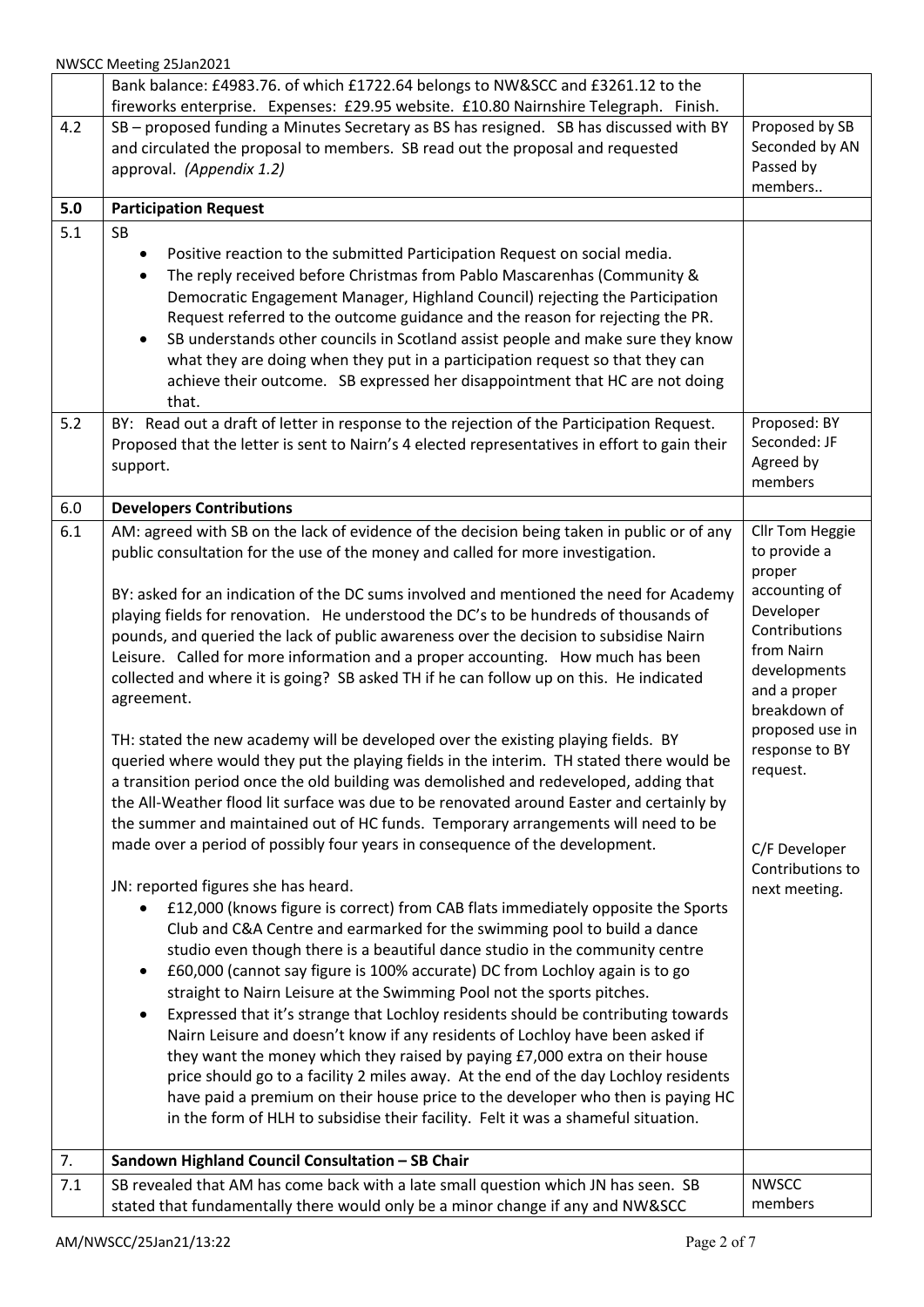| 7.2 | members have had a chance to read and contribute thoughts on the very well put<br>together document - JN's work acknowledged and thanked.<br>SB asked if NW&SCC members would be happy to submit the response once JN and AM<br>had reviewed AM's question and made any minor amendment necessary. The final draft<br>to be circulated to members first for approval of any amendment made.<br>SB asked TH if responses to the consultation could be seen online.                       | agreed to<br>submit<br>consultation<br>after review of<br>final draft.<br>SB to submit<br>final version to<br><b>HC Consultation</b><br>link.<br>TH to ask HC |
|-----|-----------------------------------------------------------------------------------------------------------------------------------------------------------------------------------------------------------------------------------------------------------------------------------------------------------------------------------------------------------------------------------------------------------------------------------------------------------------------------------------|---------------------------------------------------------------------------------------------------------------------------------------------------------------|
|     | TH responded that Councillors at present do not have sight of anything either but will<br>receive a summary of responses which is the norm in Highland. TH agreed to ask the<br>question and report back.                                                                                                                                                                                                                                                                               | about viewing<br>Consultation<br>responses and<br>will report back<br>to SB                                                                                   |
| 7.3 | AN made the firm point that this is the not the time to be doing any consultations<br>particularly if online responses can't be seen and careful consideration of what is<br>happening is required as it makes a mockery of the consultative process. TH responded<br>that online consultations are ongoing across Scotland and Scott Dalgarno said that<br>consultation responses have been more extensive than achieved with public meetings<br>and the other format they had before. |                                                                                                                                                               |
| 7.4 | SB - After submitting response propose forwarding to Nairn Ward Councillors and Ward<br>Manager. Will then release it for public consumption via NW&SCC website, Nairn Gurn<br>and Nairn our Town. FB page. SB mentioned CC members discussion on proactively<br>circulating the Sandown Consultation response to all Highland Council Councillors.<br>Members agreed with this action.                                                                                                 | Proposed SB<br>Seconded AN<br>Agreed by<br>members                                                                                                            |
|     | JF Add Donald Wilson to distribution list please                                                                                                                                                                                                                                                                                                                                                                                                                                        | SB to add<br>Donald Wilson                                                                                                                                    |
|     | SB: Dick Youngson and Lorraine Mallinson kept in the loop and are in agreement on the<br>letter.                                                                                                                                                                                                                                                                                                                                                                                        |                                                                                                                                                               |
| 8   | Councillors update: Scottish Development Fund.                                                                                                                                                                                                                                                                                                                                                                                                                                          |                                                                                                                                                               |
| 8.1 | SB: Ward minutes of 2 <sup>nd</sup> Dec: (£28,000 allocated sum from SDF towards Nairn) states<br>clearly that Alan Webster (HC) after consulting Nairn Councillors did a desk top exercise in<br>the absence of any 'shovel ready' projects.                                                                                                                                                                                                                                           |                                                                                                                                                               |
|     | Q.1. Why were the CC's and other organisations not quickly consulted prior to resorting<br>to a desk top study, as its clear from the newspapers that other communities were<br>consulted?                                                                                                                                                                                                                                                                                              |                                                                                                                                                               |
|     | Local councillors in the tourist towns of Fortwilliam and Lochaber insisted on a public<br>Area Committee meeting before making decisions.                                                                                                                                                                                                                                                                                                                                              |                                                                                                                                                               |
|     | SB stated that she was unaware of any consultation for its use taking place in Nairn nor<br>was she as Chair of NWSCC told that there was £28,00 available. Ideas and suggestions<br>could have been put forward once the criteria was known. Does this lack of consultation<br>mean we are second class citizens?                                                                                                                                                                      |                                                                                                                                                               |
|     | Q. If it is good enough for Fortwilliam and Lochaber why is it not for Nairn? Consultation<br>could have taken place at the time via email or zoom and ideas put forward.                                                                                                                                                                                                                                                                                                               |                                                                                                                                                               |
|     | Beauly (CC) are refurbishing their public toilets. Nairn toilets seriously need upgrading pre<br>2021 tourist season. (not referring to town centre loos).                                                                                                                                                                                                                                                                                                                              |                                                                                                                                                               |
|     |                                                                                                                                                                                                                                                                                                                                                                                                                                                                                         |                                                                                                                                                               |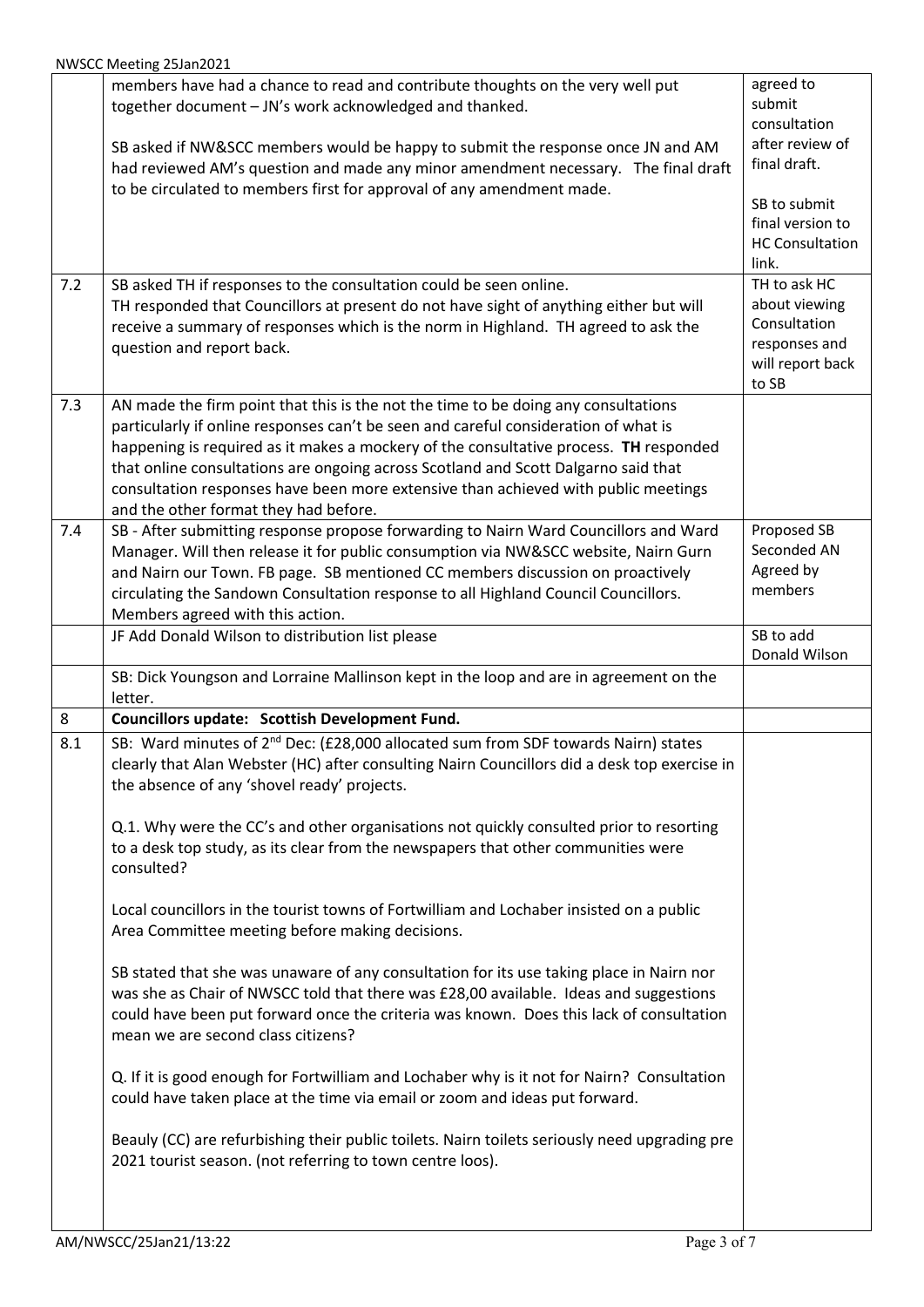| SB asked TH and PS to give serious consideration to going back to the subject raised by PS<br>at the joint meeting that the Links toilets require upgrading and the funds would come |  |
|--------------------------------------------------------------------------------------------------------------------------------------------------------------------------------------|--|
| out of the Nairn Common Good Fund. This is a project sitting waiting, though not                                                                                                     |  |
| technically in the town centre it IS in the recreational area of the town centre.                                                                                                    |  |
|                                                                                                                                                                                      |  |
| It is hoped people visiting the links will come into the town to shop but if there is no easy<br>access to loos people will move on. See comments in appendix                        |  |
|                                                                                                                                                                                      |  |
| Why can't the £28,000 be used for upgrading the loos?                                                                                                                                |  |
|                                                                                                                                                                                      |  |
| The harbour toilets are closed. Would summer reopening of these be an option?                                                                                                        |  |
| TH responded they had been led to believe a town centre was town centre and were                                                                                                     |  |
| advised to speak to BID to involve local stakeholders. BID representatives were asked                                                                                                |  |
| before Christmas if they would be interested in acting as agents to develop a project.                                                                                               |  |
| This is capital funding money which then has ongoing revenue costs perhaps or not. It is                                                                                             |  |
| a relatively small amount for the town centre and the project mentioned (Links toilets) is                                                                                           |  |
| being progressed in a different way. Alan Webster produced a report which went to the                                                                                                |  |
| Nairnshire Committee meeting prior to Christmas with meetings in the coming week to                                                                                                  |  |
| progress that and combine capital and revenue for the development of the High St.                                                                                                    |  |
| SB sought confirmation that only the Nairn BID had been consulted. TH responded Bob                                                                                                  |  |
| Ferenth and Peter Gibson were invited to consult others around projects to do with the                                                                                               |  |
| High St and there is a clear parameter that this is a capital sum of money that has to be                                                                                            |  |
| committed prior to the end of March 2021. SB sought clarification that TH's                                                                                                          |  |
| interpretation was this was a capital sum of money and not for refurbishment. TH                                                                                                     |  |
| responded it is the specified governments parameters and not for interpretation. SB                                                                                                  |  |
| accepted that but asked how Beauly were refurbishing their public toilets. TH responded                                                                                              |  |
| Beauly were using different funding sources and doing it in different ways and different                                                                                             |  |
| groups have different sources of funding. Nairn Councillors were given clear indication of<br>the criteria, took advice and implemented it accordingly.                              |  |
|                                                                                                                                                                                      |  |
| AM stated she heard what TH was saying but was now confused as the newspaper article                                                                                                 |  |
| implied that Beauly was one of the groups that had applied for that money.                                                                                                           |  |
| BY: said that according to the newspaper the sum involved was over a million pounds of                                                                                               |  |
| which Inverness received two hundred and fifty thousand or so and asked what                                                                                                         |  |
| happened to the remaining seven hundred and fifty thousand. He felt that Nairn's share                                                                                               |  |
| of £28,000 was not proportionally correct. TH responded money has been distributed                                                                                                   |  |
| pro-rata around Highland with varying sums to communities. Inverness with a larger                                                                                                   |  |
| community base was given a larger sum. Nairn was given twenty-eight thousand and                                                                                                     |  |
| argued for this amount at the committee deciding distributions.                                                                                                                      |  |
| SB read comments from Murray Macrae's and Andy Randerson 'chat' that backed up the                                                                                                   |  |
| need for the Links toilets refurbishment: (Appendix 1.4)                                                                                                                             |  |
|                                                                                                                                                                                      |  |
| JN: Raised the definition of capital spend as spend on either refurbishment or new builds                                                                                            |  |
| opposed to ongoing maintenance costs. Secondly had read that the town centre funding                                                                                                 |  |
| was not on a pro-rata basis depending on ward size but was to do with number of towns                                                                                                |  |
| in Highland with Inverness counting Culloden, Balloch and Smithton as separate towns                                                                                                 |  |
| thereby getting 4 lots of money. However, towns of a population of 3000 were getting as                                                                                              |  |
| much as Nairn so the system is broken and needs fixing.                                                                                                                              |  |
| PS responded to SB querying if Ardersier and Auldearn counted in with Nairn or Inverness                                                                                             |  |
| that he did not recognise the numbers being mentioned by CC members. They had                                                                                                        |  |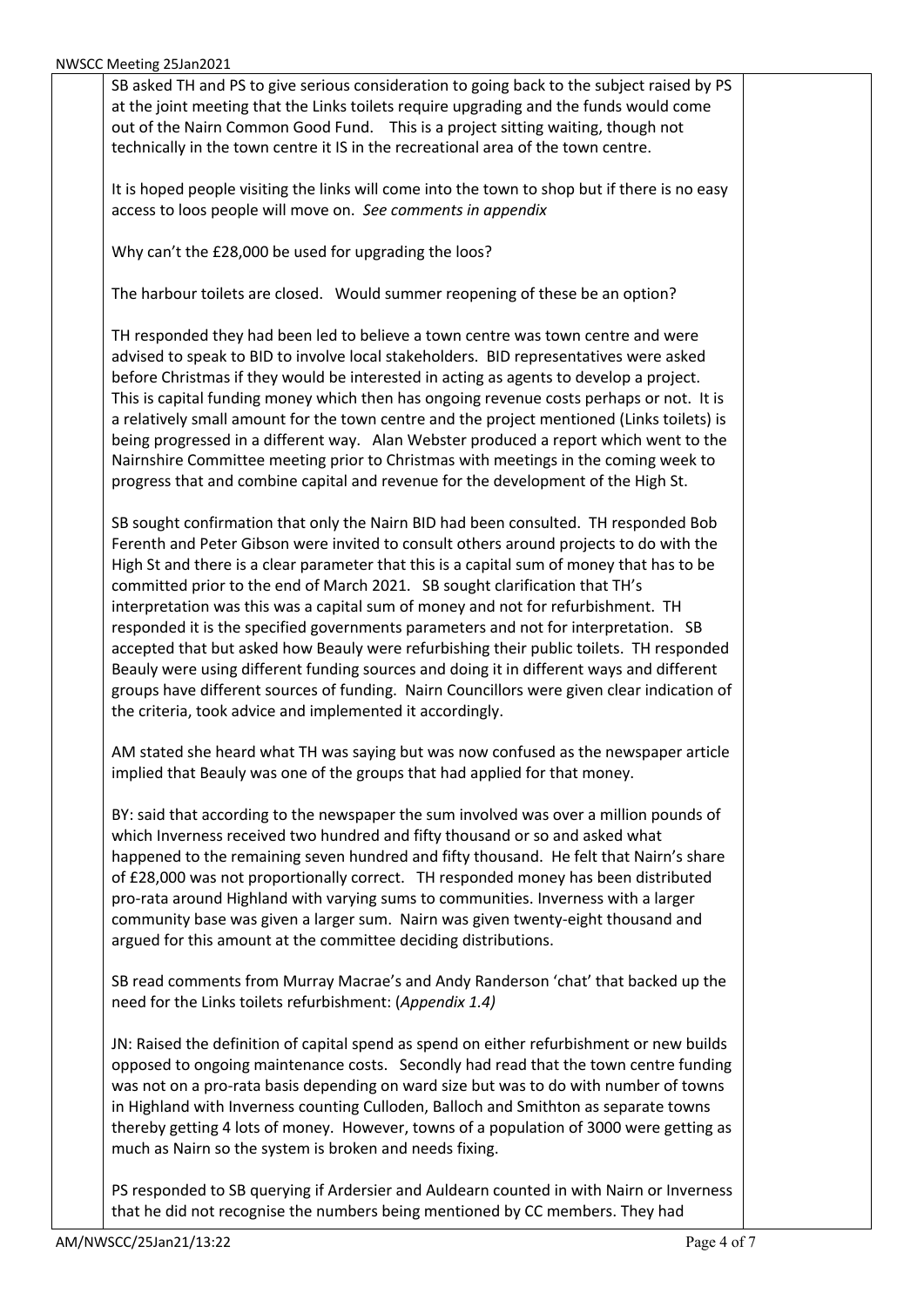|              | <b>TAULISTS SUBSIDING</b>                                                                               |                                 |
|--------------|---------------------------------------------------------------------------------------------------------|---------------------------------|
|              | discussed with BID who will use their own money to supplement the work proposed and                     |                                 |
|              | the £28,000 will cover capital items in their project with BID money used to fund                       |                                 |
|              | expenditure that is deemed to be revenue.                                                               |                                 |
|              | There is a meeting later this week with Debbie Sutton to discuss the Links toilets with aim             |                                 |
|              | to have something in position for the summer season.                                                    |                                 |
|              |                                                                                                         |                                 |
|              | SB: asked for PS to clarify if the funding for refurbishment of the toilets was to come from            |                                 |
|              | the common good fund. PS responded that it may well be a mixture of Highland Council                    |                                 |
|              | money and Common Good money.                                                                            |                                 |
|              | Mandy Lawson (NRCC): raised concerns over selective transparency as over the summer                     |                                 |
|              | there had been keenness for collaboration on community projects between council                         |                                 |
|              | members and community groups with the two Community Councils, NICE, and Nairn BID                       |                                 |
|              | representing community views. Some charging for parking on the links was talked about                   |                                 |
|              | - something councillors were keen to see - which would then generate funding for                        |                                 |
|              | improving toilets. What was also said at that meeting is that the next steps were to come               |                                 |
|              | back with proposals and information on sources of funding as well as charging for                       |                                 |
|              | parking. The funding source we are now belatedly hearing of was something that could                    |                                 |
|              | have been brought forward for general information for the town and that though Nairn                    |                                 |
|              | BID was well placed more suggestion would have surely have arisen. ML pointed out                       |                                 |
|              | that Nairn River Community Council covers both the High Street and the Town Centre and                  |                                 |
|              | have had absolutely no communication about this. ML expressed hope that in the future                   |                                 |
|              | there will be open transparency from the Ward Business Meetings not this selective                      |                                 |
|              | transparency that is ongoing and has to be put in the past.                                             |                                 |
|              | AN. Stated that from a public health point of view not having public toilets was a disgrace             |                                 |
|              | and the lack of disabled toilets in the town centre was unacceptable with the problems                  |                                 |
|              | with the NC 500 etc over last summer reinforcing the importance for a tourist town to                   |                                 |
|              | have really good, welcoming toilets. Part of the Nairn BID regeneration effort is to                    | PS to reflect to                |
|              | increase footfall. Felt that nothing heard from the councillors evidences fair shares and               | Nairn BID                       |
|              | that serious questions need to be answered on the application of resources.                             | directors the                   |
|              |                                                                                                         | need to publish                 |
|              | JF: reminded participants of the use of chat facility to air thoughts on proceedings.                   | appropriate<br>parts of minutes |
|              | Des Scholes: Hopes that more public money will go to BID but it looks a little bit opaque               | on public money                 |
|              | around the public money coming to the BID and called for the BID to publish the                         | coming to the                   |
|              | appropriate part of the minutes. SB asked PS to reflect that to BID directors.                          | BID.                            |
|              |                                                                                                         |                                 |
|              | JN - Requested that next meeting agenda includes: Contribution of HC to the                             | PS to update                    |
|              | maintenance of the Links in lieu of rental as it is public open space.                                  | NWSCC on his                    |
|              |                                                                                                         | discussion with                 |
|              | No rent is paid by HC for the use of the links when it is a statutory obligation of HC to               | HC on rental of                 |
|              | provide public open recreational space.  PS said that he is just in discussion with HC on               | NCG (Links).                    |
|              | that subject.                                                                                           |                                 |
|              |                                                                                                         |                                 |
|              | SB: To sum up more openness, more consultation needed as it is disappointing to feel                    |                                 |
|              | that residents are not having a say in how the town is run and what happens to it.                      |                                 |
| 8.2          | <b>CAB Flats Project</b>                                                                                |                                 |
| 8.2.1        | TH: Agenda Item for next committee meeting. 4 <sup>th</sup> Feb 2021. E&I (Economy and                  |                                 |
|              | Infrastructure) committee meeting will update on what is happening with CAB flats and                   |                                 |
|              | going forward for final proposals.                                                                      |                                 |
| 8.3<br>8.3.1 | <b>Covid Funding/Assistance. Ward 18</b>                                                                |                                 |
|              | SB: No update from Willie Munro as yet to letter from Brian Stewart. Raised a number of                 |                                 |
|              | questions. Nairn Task Force is leafleting community offering help in the current<br>reimposed lockdown. |                                 |
|              |                                                                                                         |                                 |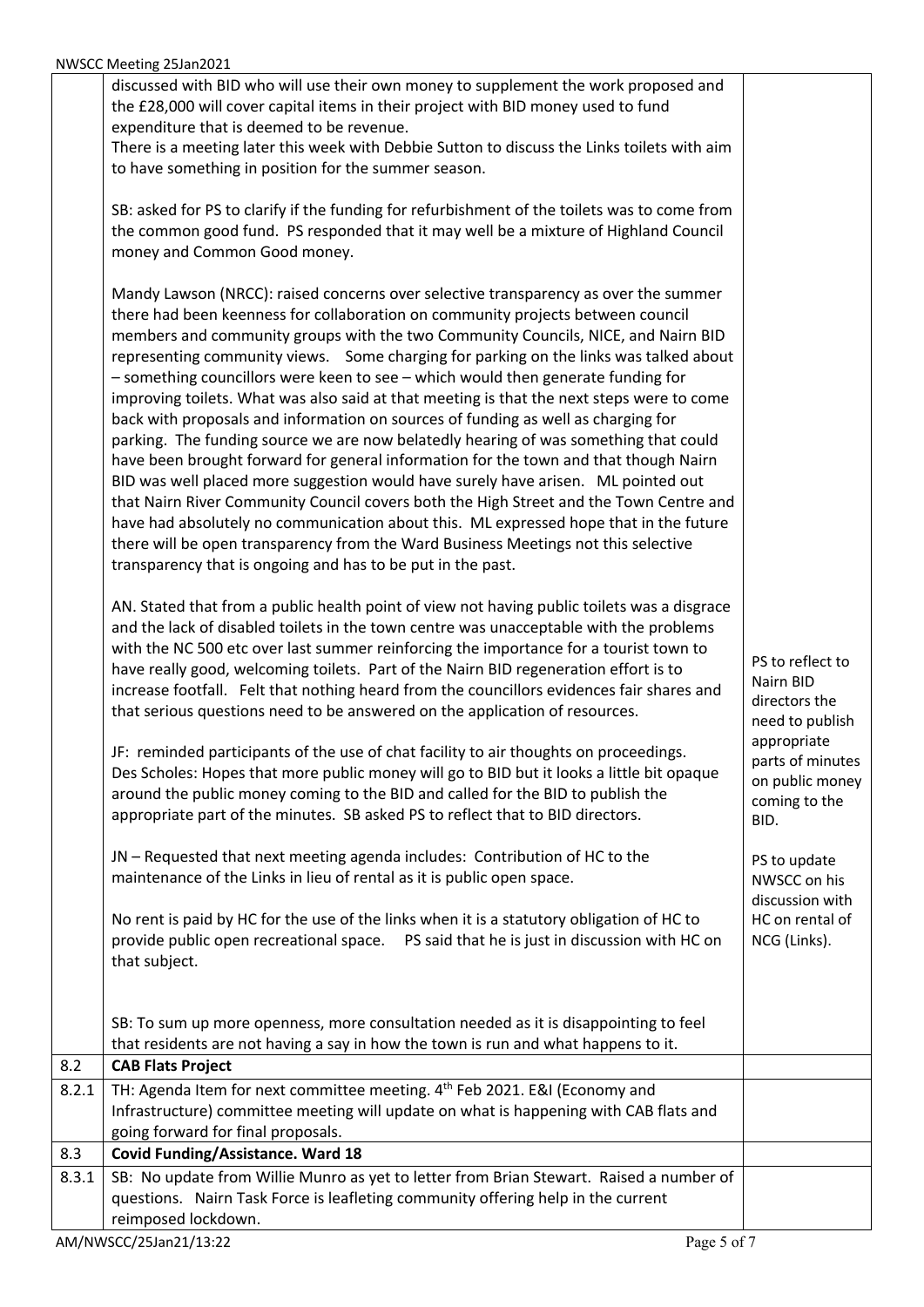|       | PS: £ 34,000 discretionary fund of which £24,000 remains. Attempt to get maximum<br>grant increased from £500 has been refused at present but Nairn fund has not refused a<br>single request from Nairn community groups. Anyone looking for funding should contact<br>Willie Munro, Nairn Ward Manager who will take it forward.<br>TH: proactively approached groups - parents councils in schools and every parent council<br>has had an award and a second and third application would not be refused. Limited to<br>£500 grant per time but invite folks to consider additional work they could do. Nairn<br>Ward 18 have a spread sheet with 20 - 30 different allocations and have distributed<br>funds to community councils, charity and various other groups and have been as flexible<br>as possible without extensive form filling and the money is ready with the capacity to roll | Andy R and Des<br>S will put<br>information out<br>on social media |
|-------|-------------------------------------------------------------------------------------------------------------------------------------------------------------------------------------------------------------------------------------------------------------------------------------------------------------------------------------------------------------------------------------------------------------------------------------------------------------------------------------------------------------------------------------------------------------------------------------------------------------------------------------------------------------------------------------------------------------------------------------------------------------------------------------------------------------------------------------------------------------------------------------------------|--------------------------------------------------------------------|
|       | it over to the next financial year.                                                                                                                                                                                                                                                                                                                                                                                                                                                                                                                                                                                                                                                                                                                                                                                                                                                             |                                                                    |
| 8.3.2 | Highland Council Recovery Action Plan Meeting. (25 <sup>th</sup> Jan 2021)                                                                                                                                                                                                                                                                                                                                                                                                                                                                                                                                                                                                                                                                                                                                                                                                                      |                                                                    |
|       | SB: Understands that part of the discussion was the possibility of introducing weekly<br>virtual meetings for resilience groups and community councils and to prepare a town<br>centre recovery plan identifying available resources and practical actions council can take<br>to support the town centre and High St businesses. Asked if Nairn Councillors are doing<br>this for Nairn and involving CC's and others. TH: stated there were ongoing meetings and<br>as and when finds it helpful would certainly be involving folks but due to being unable to<br>attend the meeting had no direct personal knowledge of the talking point raised. Town<br>Centre Regeneration Group - called for by the leader of HC but nothing going out to<br>groups from that as yet.                                                                                                                    |                                                                    |
|       | SB: In the report it says office bearers to look into this with local elected members to<br>ensure Nairnshire CC's are kept in the loop as proposed and are able to play an active role<br>and hopes that CC and elected members can move forward together.                                                                                                                                                                                                                                                                                                                                                                                                                                                                                                                                                                                                                                     | TH to update                                                       |
| 9.    | <b>Inner Moray Firth Development Plan</b>                                                                                                                                                                                                                                                                                                                                                                                                                                                                                                                                                                                                                                                                                                                                                                                                                                                       |                                                                    |
|       | Now out for consultation with responses due 1 <sup>st</sup> April 2021. Thought and discussion on<br>how NWSCC will address its response is required.  To be carried over to next meeting.                                                                                                                                                                                                                                                                                                                                                                                                                                                                                                                                                                                                                                                                                                      | C/F next<br>meeting                                                |
| 10.   | <b>Questions or contributions</b>                                                                                                                                                                                                                                                                                                                                                                                                                                                                                                                                                                                                                                                                                                                                                                                                                                                               |                                                                    |
|       | JF: Asked if there were ways of gaining updates on Covid in the community. E.g. How is<br>NHS doing with vaccination programme?<br>TH: Fri $22^{nd}$ elected members received an email that he will forward to the Chair SB for<br>circulation. Previous briefings were embargoed but they are now permitted to place the<br>information into the public domain. Health Service area includes Argyll and Bute but<br>does give quite specific figures and targets. 100% of Highland care home residents in<br>covid free care homes have been vaccinated.<br>JF: Suggested a joint Zoom licence between the two CC's would be a good idea if both<br>CC's were in agreement and other public bodies could also use it.<br>Cost around £120.00 /year                                                                                                                                             | $C/F$ next<br>meeting                                              |
| 11    | Next meeting: MONDAY 22 <sup>nd</sup> February at 7pm                                                                                                                                                                                                                                                                                                                                                                                                                                                                                                                                                                                                                                                                                                                                                                                                                                           |                                                                    |